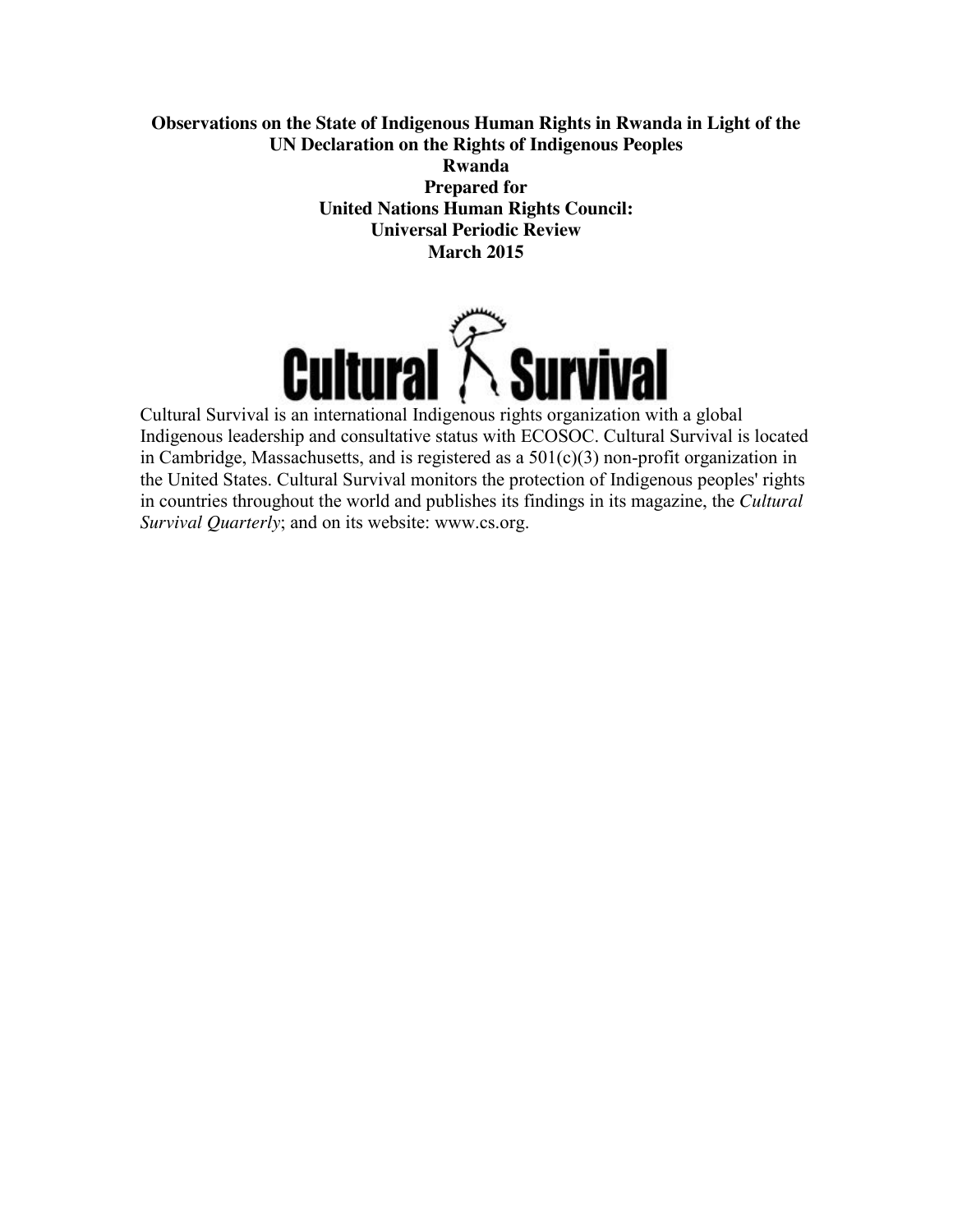### **Executive Summary**

The Republic of Rwanda has made great strides in creating and promoting equality among all people in that state. Efforts on the part of the Government to forge unity and social cohesion behind a Rwandan national identity and to diminish ethnicity as a destructive force in society are praiseworthy. The unrecognized Indigenous of Rwanda are the Batwa (Twa) people.

The government, working with COPORWA (NGO for the advancement of the rights of the Rwandese community of potters), has taken action in in the fields of education, health and housing in favor of the Batwa. However, many of the issues faced by the Batwa people surround the government's stance on not recognizing the Twa as an Indigenous people.

Many groups, conventions and previous UPR reports have called for the government of Rwanda to recognize the Twa as an Indigenous people. The African Commission on Human and People's Rights has recognized the Twa as having Indigenous status and that they suffer from marginalization and discrimination. The committee on the UN Convention on the Elimination of Racial Discrimination urged Rwanda to recognize the Twa as Indigenous and to respect their rights as provided for in the convention. In the 2011 UPR, Spain called for the government to adopt concrete measures to avoid discrimination and protect the rights of the peoples of the Batwa community and other minorities as well as request technical assistance from the United Nations to identify their basic social needs. The government of Rwanda refuses to recognize the Twa as an Indigenous group for the fear of creating an ethnical ideology and divisionism, which had led to the genocide against the Tutsis in 1994. This governmental policy of equality has hampered the ability of national and local authorities to respond to particular Twa economic and social circumstances.

#### **Background**

Under the United Nations Declaration on the Rights of Indigenous Peoples (UNDRIP) the right of Indigenous people to self-determination establishes a right to own and control their territories and resources and to be effectively involved in decisionmaking processes that may affect them. By not being recognized as Indigenous peoples, the Twa are denied the rights and protections as laid in UNDRIP.

Rwanda is a State Party to numerous international and regional human rights instruments, including the African Charter on Human and Peoples' Rights, the African Charter on the Rights and Welfare of the Child, the Protocol to the African Charter on Human and Peoples' Rights on the Rights of Women in Africa, the Protocol to the African Charter on Human and Peoples' Rights on the establishment of the African Court on Human and Peoples' rights, the International Covenant on Civil and Political Rights (ICCPR), the International Covenant on Economic, Social and Cultural Rights (ICESCR), the International Convention on the Elimination of All Forms of Racial Discrimination (CERD), the Convention on the Elimination of All Forms of Discrimination Against Women (CEDAW).<sup>1</sup>

 <sup>1</sup> Report of the African Commission's Working Group on Indigenous Peoples/Communities (2010). *Report of the African Commission's Working Group on Indigenous Peoples/Communities: Mission to Rwanda* 1-5 December 2008. p. 18.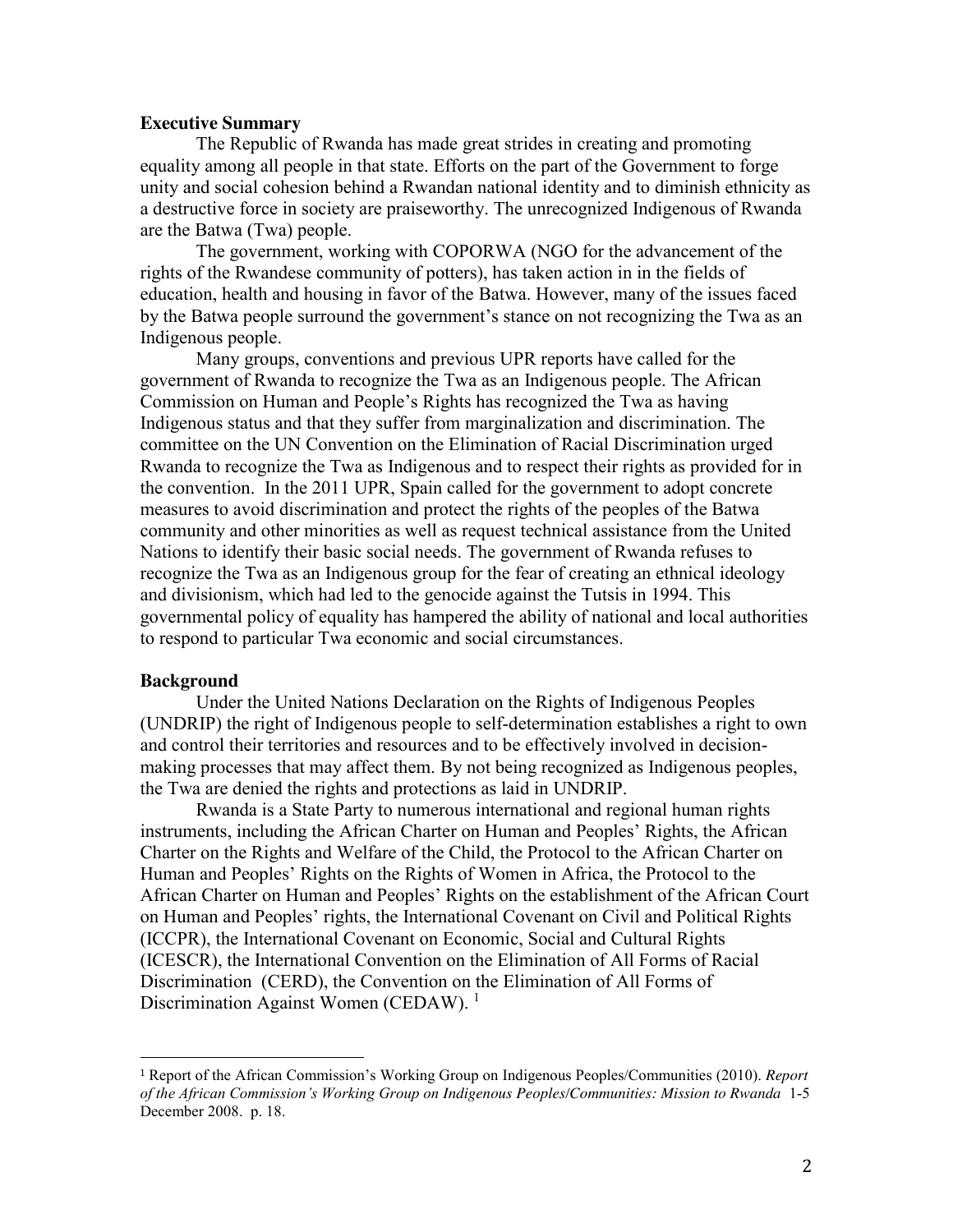The Indigenous population of Rwanda is known by many names: Twa, Pygmies, Potters, or the historically marginalized, but the most common title is the Batwa (Twa). The Twa population is approximately 35,000 people or 0.3% of the total population of the country. Historically, the Twa lived in the forest region of the country as hunter/gathers. This group has inhabited Rwanda for approximately 2000 years, making it the oldest ethnic group of Rwanda. In the 1990s, the Twa were evicted from their ancestral lands without compensation or means of subsistence when the Rwandan government created the national parks of Mgahinga, Bwindi, and Echuya. <sup>2</sup>

From April to June 1994, members of the Hutu ethnicity committed a genocide of approximately 800,000 people. The target of the Hutu majority was mostly people of Tutsi decent. However, during the genocide both Hutus and Tutsis victimized the Twa. The aftermath of the 1994 genocide prompted the Rwandan government to enact **Law Number 47/2001 on Prevention, Suppression and Punishment of the Crime of Discrimination and Sectarianism**. This law is informally known as the divisionism law, which bans identification by ethnicity in order to prevent similar atrocities in the future. As a result of this law the Twa are not recognized by the government as an Indigenous people, but instead have been recognized as a historically marginalized group. This wellintentioned law has prevented the government from enacting specific laws to protect Twa rights or promote targeted measures to enhance Twa standard of living. The Twa are a distinct group with distinct challenges, none of which can be met while under the Divisionism law.

The current situation of the Twa remains hazardous because of very low education levels, lack of access to land, severe discrimination, and low levels of political representation. Being dislodged from their land without compensation, or skills to survive outside of the forest, the Twa have struggled to survive, let alone integrate, in this new environment.

## **Identity and Recognition**

 $\overline{\phantom{a}}$ 

Under the **Divisionism Law**, reference to the distinction between the bahutu, batutsi, and batwa is a criminal offense. It provides for the penalties for divisionism, meaning: the use of speech written statement, or action that divides people, that is likely to spark conflicts among people, or that causes an uprising which might degenerate into strife among people based on discrimination. As a consequence, the policy of the government does not recognize the Batwa as an Indigenous people. This makes it extremely difficult to design policies to specifically address the needs of this community.

Divisionism is rejected in the Rwandan Constitution of 2003. Art 9 "the state of Rwanda commits itself to conform to the following fundamental principles and to promote and enforce the respect thereof: 2**°** eradication of ethnic, regional and other divisions and promotion of national unity. Art 33 Propagation of ethnic, regional, racial or discrimination or any form of division is punishable by law. Art 54 … (P)olitical organizations are prohibited from basing themselves on race, ethnic group, tribe, clan or other division. All three articles show the government taking preventative measures to avert another genocide from occurring. Unfortunately, the Twa suffer from the collateral damage of these efforts to sustain stability and forge unity among the people.

<sup>2</sup> http://www.culturalsurvival.org/Rwanda%20Country%20Profile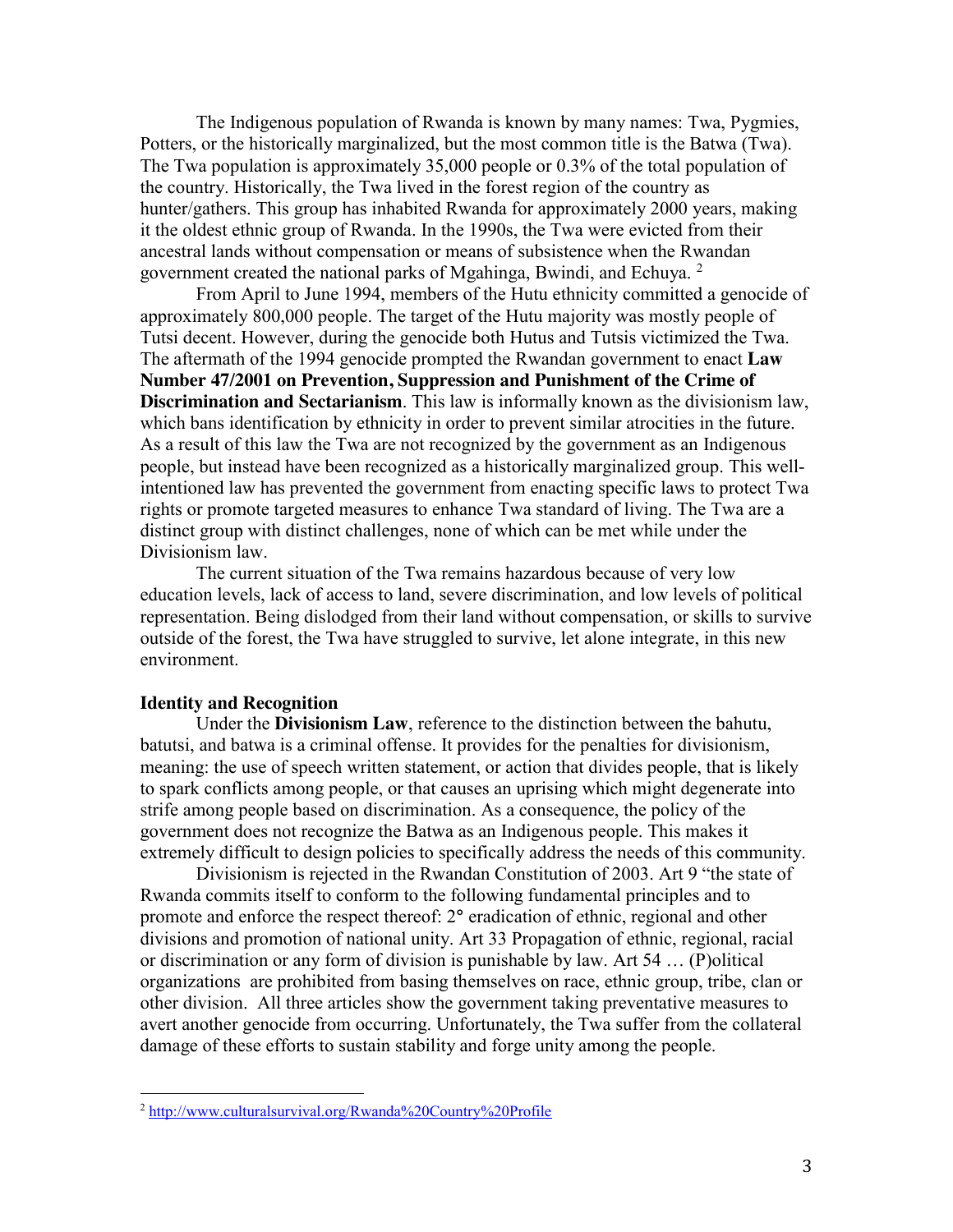For Indigenous peoples, the right to self-determination establishes a right to own and control their territories and resources and to be effectively involved in decisionmaking processes that may affect them. This right is also affirmed in, inter alia, Articles 3 and 25-30 of the UN Declaration on the Rights of Indigenous Peoples, approved by the Human Rights Council in June 2006.

By preventing designation of people based on ethnicity, the divisionism law puts the Twa at a severe disadvantage denying them access to government assistance. The government categorized the Twa as a "historically marginalized population," and has adopted a series of measures to improve living conditions, and encourages their integration into society. <sup>3</sup> Article 8 of UNDRIP states that Indigenous peoples and individuals have the right not to be subjected to forced assimilation or destruction of their culture. The challenges faced by the Twa from not being able to call themselves Twa pose serious cultural threats to the small population, and the government's integration policy is threatening extinction of the Twa culture.<sup>4</sup> The category of Indigenous is perceived as divisive; while the category of historically marginalized people is ambiguous as to who falls under the group evidenced by the fact the government also includes other vulnerable groups within this category.

Little objective data is available on the historically marginalized people. The Senate Commission on Social Affairs, Human Rights and Social Issues publish the *Report on the Conditions of Some Rwandans Disadvantaged Throughout History*  (hereinafter known as the Senate Report) was focused mostly on the Twa. The Senate Report showed that the Twa have unique problems that need to be treated as a matter of urgency. Some of these problems include: not seeing themselves as people with important rights; lacking income and jobs; education of children; living without adequate housing; socialization with other Rwandans; early marriage; and no access to land.<sup>5</sup> This lack of identity has caused new generations of the Twa to lose the distinct hunter-gatherer identity and their deep knowledge of the forests.

### **Land Rights and Housing**

 $\overline{\phantom{a}}$ 

In the 1990s, the Twa were evicted from their ancestral lands without compensation or means of subsistence when the Rwandan government created the national parks of Mgahinga, Bwindi, and Echuya. This forced the hunter-gatherers to leave these areas and establish new homes without sufficient skills to support themselves.

This confiscation of land without reparations for conversion to national parks and training grounds for the military has caused the Twa to become landless and live in poverty. While they have adapted to this change, they continue to their survival. Much of the available land in Rwanda is under cultivation as Rwanda is the most densely populated nation in Africa. Being unable to access their ancestral lands, the Twa have turned to pottery as their main source of their economy. The Twa face significant competition in this area due to cheap industrialized products and struggle with clay

<sup>3</sup> Report of the African Commission's Working Group on Indigenous Peoples/Communities (2010). *Report of the African Commission's Working Group on Indigenous Peoples/Communities: Mission to Rwanda* 1-5 December 2008. p. 44.

<sup>4</sup> Secorun Palet, Laura, *Rwanda's Untouchable Tribe.* http://www.ozy.com/acumen/rwanda-s-untouchabletribe/37292. (November 19, 2014)

<sup>5</sup> Rwanda, Senate Chamber, Commission in charge of Social Affairs, Human Rights and Social Issues, *Report on the Living Conditions of Some Rwandans Disadvantaged Throughout History* (Kigali, 2007).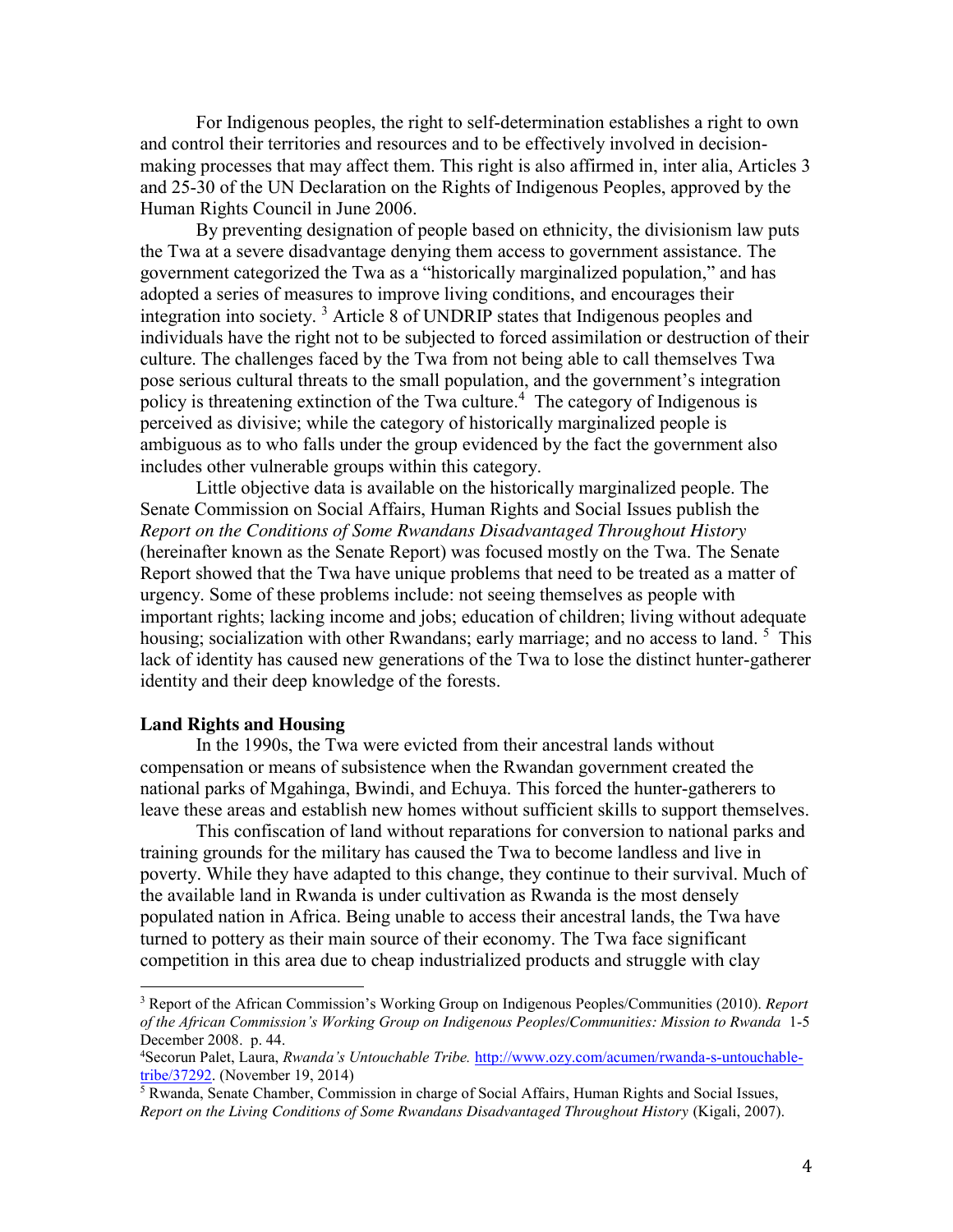harvest because the marshes where the clay is found are quickly being cultivated for ricegrowing plantations.

Housing is also a serious problem. The housing conditions of the Twa are far below minimum standards, and are not suitable for human habitation. Housing typically consists of thatched huts made of sticks, glass, plastic sheeting, and provide very little protection from the elements. <sup>6</sup> The government established a program to destroy these shelters and build iron-roofed structures. However, this program to destroy homes continued without any new modern houses being constructed in their place, thus leading to complete homelessness and increased vulnerability on the part of the Batwa people. It is estimated that 80% of traditional Batwa huts have now been destroyed, and that around 70% of the Batwa have been provided with newly constructed houses.  $7$ 

#### **Discrimination**

Considering the country's history of ethnic-based violence, the degree of progress regarding discrimination and inequality made to date is impressive. But, still today the Twa suffer from extreme racism. The Twa are considered uncivilized and ignorant. Due to their ancestry, they suffer ethnic prejudice, discrimination, violence, and general exclusion from society.

As the Twa lost their forest lands, territories and resources, they started to experience increasing stereotyping by the rest of Rwandan society as morally, physically and intellectually deficient; gradually becoming social outcasts, despised for their ethnic origins. <sup>8</sup>Rwandans still have an attitude of despising them, of not seeing them as genuine humans, and use racial slurs to address them.  $9$  Taboos surround eating together or using the utensils used by the Twa. Twa communities face this level of marginalization and discrimination across the Great Lakes region and to this day remain among the most invisible and marginalized Indigenous peoples.

### **Political Representation**

As previously stated above, Art 54 of the Rwandan Constitution states that "(P)olitical organizations are prohibited from basing themselves on race, ethnic group, tribe, clan or other division." The Government has stated that some political parties have been refused registration based on grounds of parties based on race, ethnic group or tribe and that do not reflect a unity of the Rwandese.<sup>10</sup>

There is almost a complete lack of representation of Twa in government. **According to** Article 82, paragraph 2 of the Rwandan Constitution, it demands eight members of the Senate be appointed by the president to ensure representation of

 <sup>6</sup> <sup>6</sup> McDougal, Gay. HRC Report of the Independent Expert on Minority issues: Mission to Rwanda. (November 2011)

*http://www.iwgia.org/iwgia\_files\_news\_files/0442\_0442\_UN\_Report\_on\_mission\_to\_Randa.pdf* <sup>7</sup> http://www.iwgia.org/regions/africa/rwanda/893-update-2011-rwanda

<sup>8</sup> *Report of the African Commission's Working Group on Indigenous Peoples/Communities: Mission to Rwanda* 

<sup>9</sup> *Report on the Living Conditions of Some Rwandans Disadvantaged Throughout History.* 

<sup>&</sup>lt;sup>10</sup> HRC Report of the Independent Expert on Minority issues: Mission to Rwanda.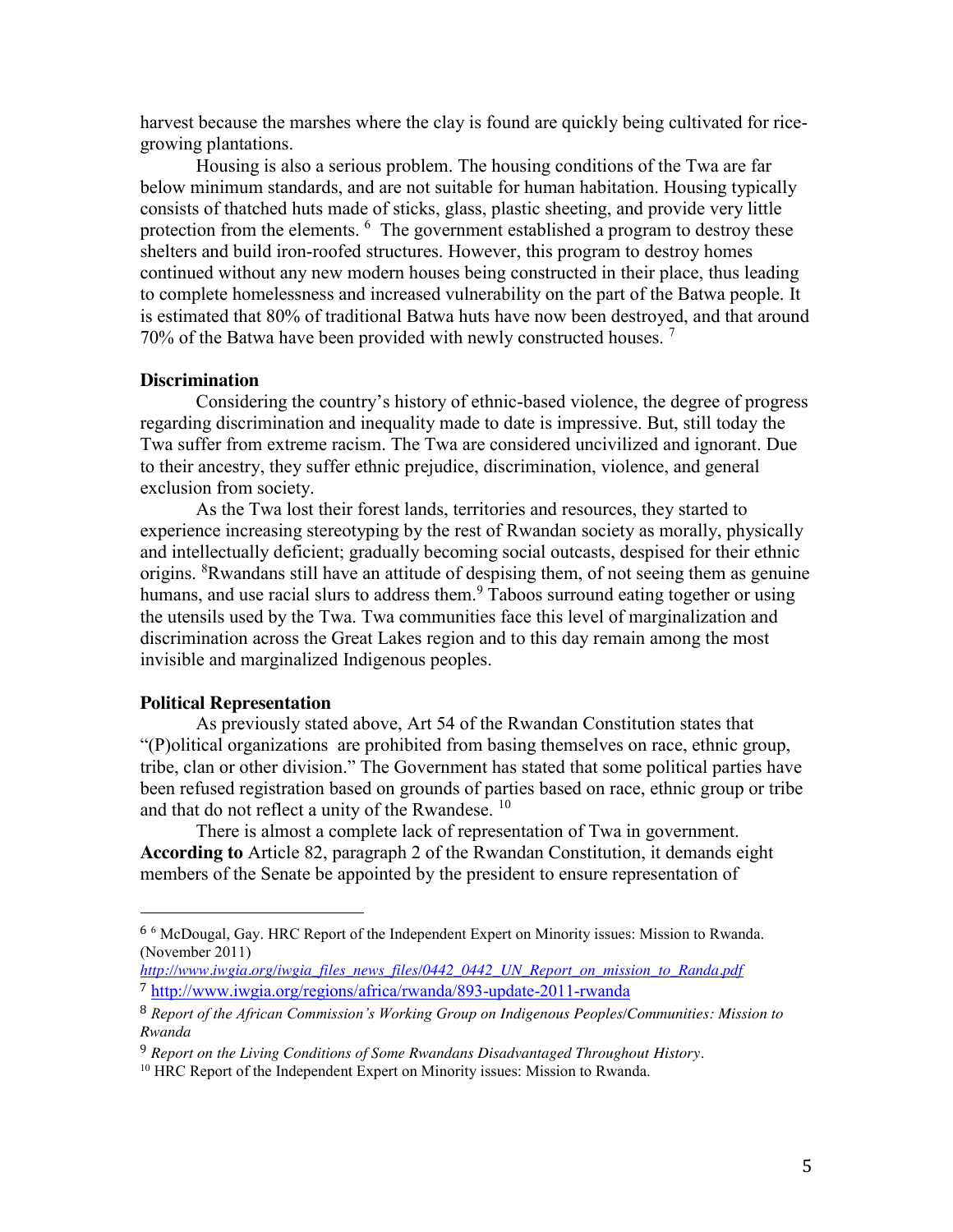historically marginalized groups. Currently there is only one Twa representative in the senate, which has caused a problem for them.  $\frac{11}{1}$  The minimum requirements to be a candidate is six years of education effectively excluding many Twa. Those candidates who meet the education requirements are rarely able to gain the support of non-Twa who are unlikely to vote for them.

The NGO, COPORWA (Communauté des Potiers du Rwanda = Rwandese Community of Potters) is a non-profit-making and non-political organization that works for the promotion and defense of Twa rights in Rwanda. COPORWA officially advocates for the rights of the potter community because the government did not want to recognize the potter community as an Indigenous group. Instead of suspending the favorable work for the vulnerable Twa group, the government and the NGO agreed that the denomination be based on the community's profession of pottery. COPORWA has lead to positive changes in the lives of the Twa.

#### **Education and Healthcare**

Due to their socio-economic status, the Twa have a very limited access to education. The government has achieved commendable success in the area of education by initiating a policy of free primary and secondary education for children from marginalized and vulnerable communities making Twa children exempt from primary and secondary school fees. Rwanda is striving for universal primary and secondary school. Twa children still have many difficulties in education despite the government's achievements.

A shocking 77% of the Twa population is illiterate, with parents being proud if their children drop out of school after the third grade. <sup>12</sup> The poor living conditions and hunger are often cited as reasons affecting the ability of children to attend or achieve good education outcomes. Around 95% of Twa children attend primary school, as the Government of Rwanda facilitates basic education; however, only around 45% of Twa children are in secondary school and very few (5%) Twa youth go on to study at university. <sup>13</sup> **In the 2011 UPR, Maylasia recommended that the government of Rwanda** "(i)ntensify measures to improve access of minority groups and Indigenous people to basic social services such as health, education, employment and occupation." The government rejected this recommendation, which considered it neither applicable nor relevant. <sup>14</sup>The high levels of poverty correlate directly to the high levels of illiteracy. And, because of the high levels of illiteracy, participating in politics is currently inconceivable for many Twa. Many Twa children face discrimination in school and are often chased away from the classroom. While the government has made great strides in the area of education, there is still more work to be done.

As to access to healthcare, the government has enacted a health insurance scheme for the most vulnerable, whereby the government covers half of the fees, and vulnerable persons are required to pay the remaining fees. Not all vulnerable communities have

 <sup>11</sup> International Working Group for Indigenous Affairs, *Indigenous peoples in Rwanda,* 2011. http://www.iwgia.org/regions/africa/rwanda.<br><sup>12</sup>. https://coporwa1en.wordpress.com/programs/education/

<sup>&</sup>lt;sup>13</sup> http://www.iwgia.org/regions/africa/rwanda/893-update-2011-rwanda

<sup>&</sup>lt;sup>14</sup> Recommendation 81.3. A/HRC/WG.6/10/L.2 (Malaysia). http://daccess-ddsny.un.org/doc/UNDOC/GEN/G11/117/93/PDF/G1111793.pdf?OpenElement